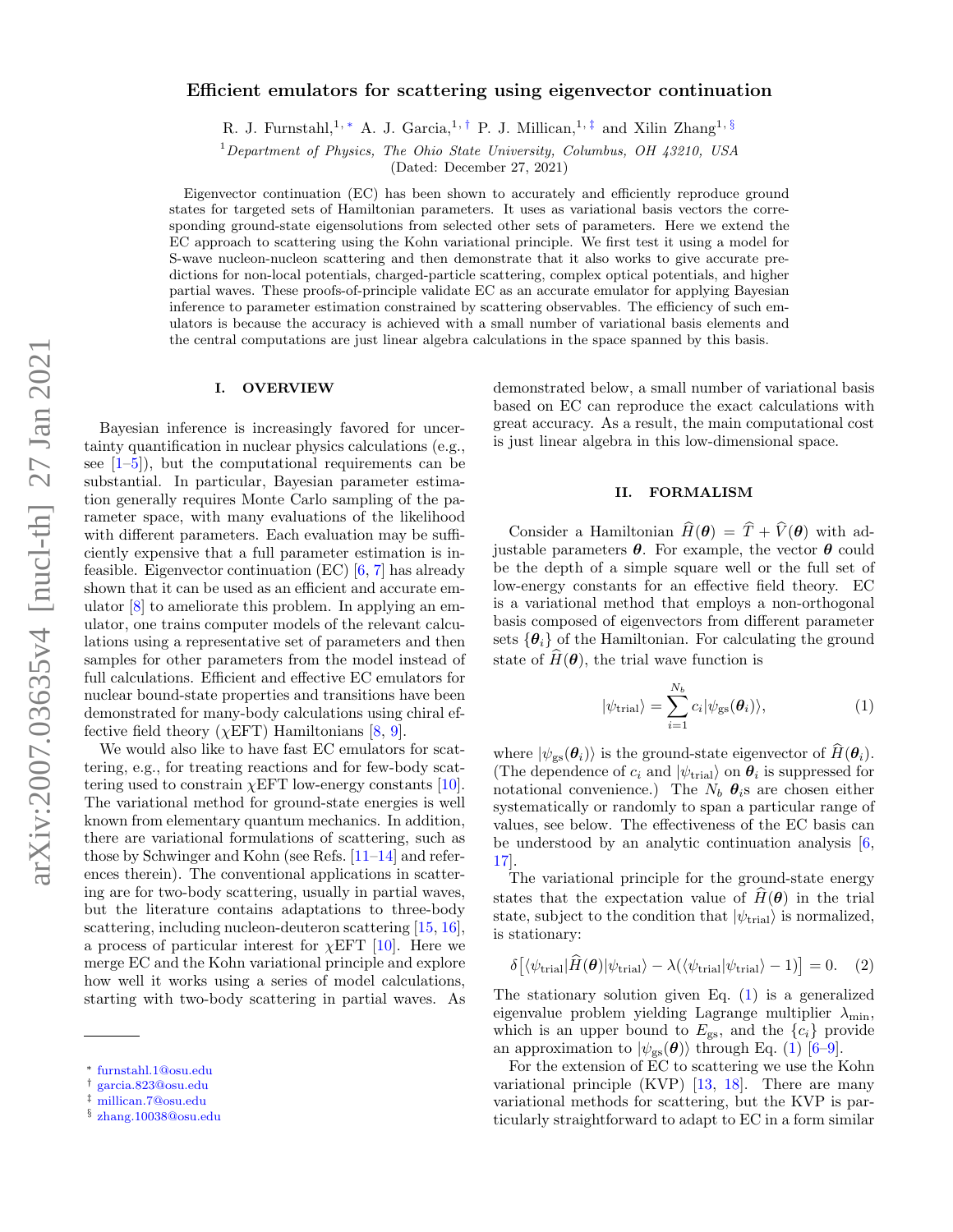to Eq. [\(2\)](#page-0-5). Let us start with the goal of finding the phase shift  $\delta_{\ell}(E)$  at energy E for nonrelativistc two-body scattering in an uncoupled partial-wave channel with angular momentum  $\ell$  and short-range forces only. In coordinate space,  $\hat{T} \rightarrow -\nabla^2/2\mu$  with  $\hbar = 1$  and reduced mass  $\mu$ , and we allow  $V(\theta)$  to be local or nonlocal.

We take the trial wave function for the extended EC to be (we again suppress some  $\theta_i$  dependence)

$$
|\psi_{\text{trial}}\rangle = \sum_{i=1}^{N_b} c_i |\psi_E(\theta_i)\rangle,
$$
 (3)

where  $|\psi_E(\theta_i)\rangle$  is the partial-wave solution for the Schrödinger equation with Hamiltonian  $\hat{H}(\theta_i)$  at energy  $E > 0$ , normalized such that for every i,

$$
u_{\ell,E}^{(i)}(r) \xrightarrow[r \to \infty]{} \frac{1}{p} \sin\left(pr - \ell\frac{\pi}{2}\right) + \frac{\mathcal{K}_{\ell}^{(i)}(E)}{p} \cos\left(pr - \ell\frac{\pi}{2}\right).
$$
\n(4)

Here  $p = \sqrt{2\mu E}$ , the scattering wave function is decomposed as

$$
\langle \boldsymbol{r} | \psi_E(\boldsymbol{\theta}_i) \rangle = \frac{u_{\ell,E}^{(i)}(r)}{r} Y_{\ell m}(\Omega_r), \tag{5}
$$

and  $\mathcal{K}_{\ell}^{(i)}$  $\chi_\ell^{(i)}(E) = \tan \delta_\ell^{(i)}$  $\chi_{\ell}^{(i)}(E)$  is the partial-wave K matrix element [\[13\]](#page-6-9) for  $H(\theta_i)$  at energy E.

The KVP asserts that (also see the Supplementary Material  $(SM)$  [\[13\]](#page-6-9)

$$
\beta\big[\left|\psi_{\text{trial}}\right\rangle\big] \equiv \tau_{\text{trial}} - 2\mu\langle\psi_{\text{trial}}|\hat{H}(\boldsymbol{\theta}) - E|\psi_{\text{trial}}\rangle,\qquad(6)
$$

subject to the radial part of  $\langle r|\psi_{\text{trial}}\rangle$  being normalized as in Eq. [\(4\)](#page-1-0) but with  $\mathcal{K}^{(i)}_{\ell}$  $\chi_{\ell}^{(i)}(E)/p \rightarrow \tau_{\text{trial}}$ , will be a stationary approximation to  $[\mathcal{K}_{\ell}(E)]_{\text{exact}}$  (i.e., it is accurate to second order in the difference of the exact and trial wave functions although not an upper bound in general). The normalization condition for  $|\psi_{\text{trial}}\rangle$  is fulfilled if  $\sum_{i=1}^{N_b} c_i = 1$ , which can be imposed with a Lagrange multiplier  $\lambda$ . Substituting [\(3\)](#page-1-1) into [\(6\)](#page-1-2) with this constraint term and requiring the derivatives with respect to  $c_i$  and  $\lambda$  to be zero yields a simple matrix inversion problem with solution

$$
c_i = \sum_{j=1}^{N_b} (\Delta \widetilde{U})_{ij}^{-1} \left( \frac{\mathcal{K}_{\ell}^{(j)}(E)}{p} - \lambda \right), \tag{7}
$$

$$
\lambda = \frac{-1 + \sum_{i,j=1}^{N_b} (\Delta \tilde{U})_{ij}^{-1} \frac{\mathcal{K}^{(j)}_{\ell}(E)}{p}}{\sum_{i,j=1}^{N_b} (\Delta \tilde{U})_{ij}^{-1}},
$$
(8)

where

$$
\Delta \widetilde{U}_{ij} \equiv 2\mu \langle \psi_E(\boldsymbol{\theta}_i) | 2\widehat{V}(\boldsymbol{\theta}) - \widehat{V}(\boldsymbol{\theta}_i) - \widehat{V}(\boldsymbol{\theta}_j) | \psi_E(\boldsymbol{\theta}_j) \rangle. \tag{9}
$$

In obtaining Eq. [\(9\)](#page-1-3) we have used that  $(H(\theta_i) E|\psi_E(\theta_i)\rangle = 0$  for every *i*. Finally, the stationary approximation to the exact partial-wave K matrix is

<span id="page-1-5"></span>
$$
[\mathcal{K}_{\ell}(E)]_{\text{exact}} \approx \sum_{i=1}^{N_b} c_i \mathcal{K}_{\ell}^{(i)}(E) - \frac{p}{2} \sum_{i,j=1}^{N_b} c_i \Delta \widetilde{U}_{ij} c_j. \tag{10}
$$

Thus the approximation is given by a weighted average of the K matrices from the basis Hamiltonians with a correction term.

<span id="page-1-1"></span><span id="page-1-0"></span>Note that the validity of the KVP relies only on the cancellation of  $\delta\tau_{\text{trial}}$  with surface terms arising from the variation of  $\langle \psi_{\text{trial}}|H(\theta) - E|\psi_{\text{trial}}\rangle$  when varying  $\beta[\ket{\psi_{\text{trial}}}, \text{ which is satisfied by Coulomb, non-local},$ and complex potentials, as well as for coupled channels. (When the Coulomb potential is present, the asymptotic behavior of the scattering wave function is different from Eq. [\(4\)](#page-1-0). For complex potentials, the  $\langle \psi_E(\theta_i)|$  factors in Eqs.  $(6)$  and  $(9)$  need to be applied with time reversal [\[19,](#page-6-11) [20\]](#page-6-12). See the discussion in the SM.) It is worth pointing out that any long-range potential in  $\hat{H}(\theta)$  independent of  $\theta$ , such as Coulomb, will cancel from  $\Delta \tilde{U}_{ij}$ in Eq. [\(9\)](#page-1-3) and one needs only to evaluate the matrix element within the range of the remaining potentials, which simplifies calculations. Also note that Eq.  $(9)$  can be evaluated in momentum space or any other convenient basis. More details on the derivation of Eqs.  $(7)-(10)$  $(7)-(10)$  $(7)-(10)$  are given in the SM.

<span id="page-1-2"></span>As seen in Eqs.  $(7)$  to  $(9)$ , the numerical effort is mainly composed of (a) constructing the  $\Delta U$  matrix and (b) linear algebra operations with it. The computational cost in (a) can be significantly reduced by saving the  $\theta$ -independent pieces, which are also the most timeconsuming ones, instead of computing them while sampling the parameter space. For (b), the small dimension space— $N_b \sim 10$  in the following test examples—reduces both memory and time in the linear algebra calculations. In contrast, directly solving elastic scattering problems, such as those performed here using a R-matrix package [\[21\]](#page-6-13) (see the discussion below), involve operations with matrices having dimensions of order  $10^2$ , which is much larger than  $N_b$ . Since the computational cost of optimized large-matrix manipulations including multiplication and inversion scale as the dimension to a power between 2 and 3, the cost reduction using EC can be significant with the per-sample cost in (a), when averaged over many sampling calculations, becoming negligible. Nevertheless, the greatest advantage of EC will be for few-body scattering applications, for which the cost of direct calculations for large-scale sampling is prohibitive.

<span id="page-1-6"></span><span id="page-1-4"></span><span id="page-1-3"></span>The matrix  $\Delta \tilde{U}$  to be inverted may be expected to be increasingly ill-conditioned as the basis size  $N_b$  increases. Even for conventional applications of the KVP, there will be ill-conditioning issues for certain values of  $E$ , giving rise to so-called "Kohn anomalous singularities" [\[14,](#page-6-5) [23\]](#page-6-14). The often-recommended remedy is to use a complex formulation (involving the  $S$  matrix rather than the  $K$  matrix), which mostly avoids the problem [\[24](#page-6-15)[–27\]](#page-6-16). Here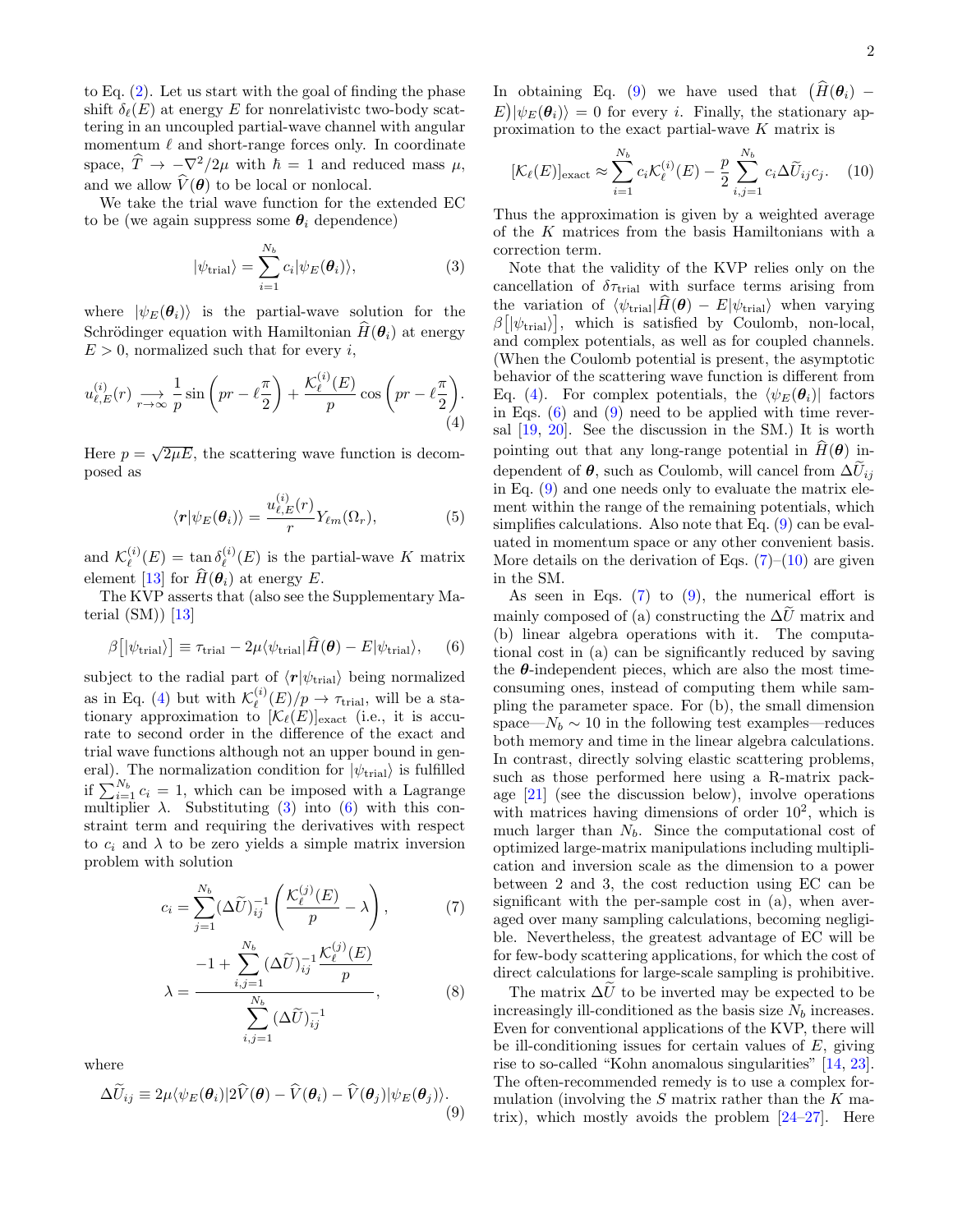

<span id="page-2-1"></span>FIG. 1. (a) Scattering wave functions for the Minnesota  ${}^{1}S_{0}$  potential in Eq. [\(11\)](#page-2-0) with  $E = 50$  MeV (in the CM frame). The dot-dashed curves are for four choices of  $\theta_i = \{V_{0R}, V_{0s}\}\$  that comprise the EC trial basis, the dashed curve is for the exact values from Ref. [\[22\]](#page-6-17), and the solid curve is the EC prediction. The curves have a common crossing point at the value of r where the second term in Eq. [\(4\)](#page-1-0) is zero. (b) Scattering phase shifts for the same parameter sets and the EC prediction.

we also have ill-conditioning, but at all  $E$  for sufficiently large  $N_b$ . We find, however, that a simple regularization of the smallest singular values of  $\Delta U$  is sufficient to ameliorate the ill-conditioning [\[28,](#page-6-18) [29\]](#page-6-19). This can be done by adding a small value to the diagonal of  $\Delta U$  (called a nugget in this context, but cf. Tikhonov regularization  $[28, 29]$  $[28, 29]$  $[28, 29]$  or by using the pseudo-inverse in Eq.  $(8)$ . Because we can accurately calculate test results, we can verify the efficacy of the regularization. In the following calculations, the nugget is chosen to be between  $10^{-10}$ and 10<sup>−</sup><sup>8</sup> to optimize—by hand—those EC estimations with an ill-conditioning problem. Kohn anomalous singularities are still present at isolated energies, but are only noticeable on a fine  $E$  mesh. For applications of emulators to sampling this should not be an issue; if necessary they can be mitigated by comparing different results from changing the basis size by one, as the position of these unphysical singularities will move.

### III. EC FOR A MODEL OF NN SCATTERING

We use the "Minnesota potential" [\[22\]](#page-6-17), which was developed to reproduce  ${}^{1}S_0$  and  ${}^{3}S_1$  nucleon-nucleon (NN) scattering phase shifts with a simple functional form, as a test example to explore the application of EC for scattering. The potential is a sum of local Gaussian terms, without Coulomb interaction or coupled channels. Each S-wave channel has a repulsive short-range term and an attractive term with longer range:

$$
V_{^{1}S_{0}}(r) \equiv V_{0R}e^{-\kappa_{R}r^{2}} + V_{0s}e^{-\kappa_{s}r^{2}} , \qquad (11)
$$

$$
V_{^{3}S_{1}}(r) \equiv V_{0R}e^{-\kappa_{R}r^{2}} + V_{0t}e^{-\kappa_{t}r^{2}} \tag{12}
$$

The best values from Ref. [\[22\]](#page-6-17) are 200.,  $-91.85$ , and  $-178$ MeV for  $V_{0R}$ ,  $V_{0s}$ , and  $V_{0t}$ , and 1.487, 0.465, and 0.639  $\text{fm}^{-2}$  for  $\kappa_R$ ,  $\kappa_s$  and  $\kappa_t$ .



<span id="page-2-2"></span>FIG. 2. Sampled points in the parameter space for the Minnesota potential in the  ${}^{1}S_{0}$  channel. The best parameter set from Ref. [\[22\]](#page-6-17) is a star, four values for the EC trial basis are circles, and the crosses are test point, which are either interpolations (blue) or extrapolations (red).

<span id="page-2-0"></span>To illustrate how EC works, values are chosen for  $\theta_i = \{V_{0R}, V_{0s}\}\$ for  $i = 1$  to 4, to form a trial basis for EC calculations in the  ${}^{1}S_{0}$  channel. These points in the parameter space are  $(0., -291.85), (100., 8.15),$ (300., −191.85), and (300., 8.15). Figure [1\(](#page-2-1)a) shows the scattering wave functions at  $E = 50$  MeV (in the centerof-mass (CM) frame) from the four basis potentials (blue dot-dashed lines), the exact wave function corresponding to the best value parameters at the same energy (red dashed), and the wave function from EC based on the four-potential basis (black solid line). It is evident that with four basis elements the EC wave function agrees very well with the exact wave function. Figure  $1(b)$  $1(b)$  shows the corresponding phase shifts. Again, the exact result is very well reproduced by the EC prediction, even though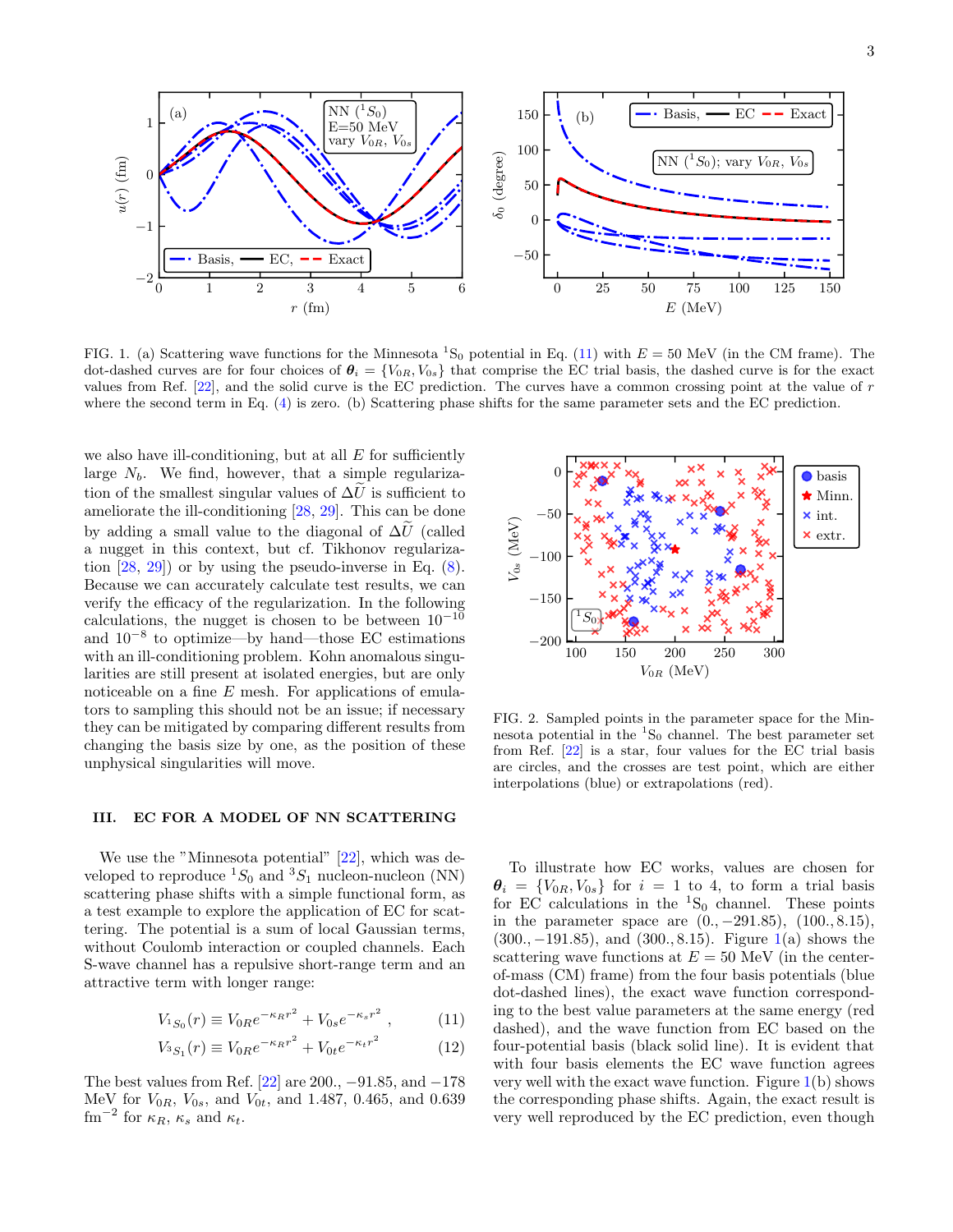the wave functions and phase shifts of individual basis elements are significantly different.

Next we make a more global study with the same potential. For each channel, we vary the two potential strengths by  $\pm 100$  MeV about the best values, and scan the 2-dimensional parameter space by comparing the EC -phase shift with the exact phase shift. The values for the  $\theta_i = \{V_{0R}, V_{0s}\}\$  parameters are randomly drawn using Latin-hypercube sampling [\[30\]](#page-6-20), as used in EC bound-state studies [\[8,](#page-6-1) [9\]](#page-6-2). A range of basis sizes  $N_b$  have been explored. For those parameter values, we compute scattering phase shifts and wave functions by directly solving the Schrödinger equation using an R-matrix package  $[21]$ , which serves as input for the subsequent EC calculations using Eqs.  $(7)-(9)$  $(7)-(9)$  $(7)-(9)$ . To explore the predictive power of the EC, we randomly sampled 200 points from the twodimensional space, and for each made EC predictions as well as direct calculations using the R-matrix package, whose phase-shift calculation, as we checked, has precision—i.e., relative error—better than 10<sup>−</sup><sup>8</sup> with the order of  $10<sup>2</sup>$  mesh points used therein. Comparing these results indicates the accuracy of the EC emulator.

An example of the parameter sets for this comparison protocol is shown in Fig. [2,](#page-2-2) where the sampled points in the  $V_{0R}-V_{0s}$  parameter space (for the <sup>1</sup>S<sub>0</sub> channel) are shown. The trial basis points  $(N_b = 4)$  are blue circles, the tested sample points are blue crosses if within the convex hull of the basis points (for these the EC calculations are considered to be interpolations) and otherwise are red crosses (these EC calculations are extrapolations), and finally the best-value point is a red star.

In Fig. [3,](#page-4-0) the mean values of the relative error (in absolute value) of the EC calculations for the interpolated sample points (left panel) and the extrapolated points (right panel) are plotted against the scattering energy E (in the CM frame) for three calculations using  $N_b = 4$ , 6, and 8 basis elements. (The errors are in the value of  $p/\mathcal{K}_{\ell}(E) = p \cot \delta(E)$ . Since the relative error is tiny here, other functions of  $\delta$  have almost the same relative errors.) With a basis size of 4, the EC calculation can reproduce the phase shift to better than 0.1 percent at almost all energies. The accuracy improves to be better than  $10^{-4}$ , and for most energies it reaches  $10^{-6}$ , with  $N_b = 6$ . For  $N_b = 8$ , the  $\Delta\tilde{U}$  matrix becomes ill-conditioned, but after regularizing the small singular values by adding a nugget  $(10^{-10})$  to the diagonal of this matrix when computing the matrix inversion in Eqs. [\(7\)](#page-1-4) and [\(8\)](#page-1-6), the accuracy of these calculations is comparable to the  $N_b = 6$  case. We also computed the standard deviations of the absolute value of the relative errors, and found them to be similar in size to the mean values. It is interesting to note in this case that EC works equally well for interpolated and extrapolated points.

The major spikes in these plots and the following figures show that in a subset of EC calculations, the combination of potential parameter values and the energy can get close enough to a Kohn anomalous singularity that the corresponding relative error is dramatically larger

than the errors of the nearby points. However for a typical application of emulators, we expect low probability for such fine tuning. For reference, in Fig. [3,](#page-4-0) there are 200 uniformly sampled in a two-dimensional parameter space with a  $1 \text{ MeV}$  mesh in  $E$ . Most importantly, the locations of spikes and thus the singularities vary among the different EC basis sets, so detecting and mitigating them is straightforward.

To explore a higher-dimensional parameter set, we vary both the potential strength (±100 MeV about the best values) and the two Gaussian widths  $\kappa_R$  and  $\kappa_s$  within a  $\pm 50\%$  range about their best values. So now  $\boldsymbol{\theta}_i = \{V_{0R}, \kappa_R, V_{0s}, \kappa_s\}$ <sup>[1](#page-3-0)</sup> For this demonstration, we uniformly sample 1000 test points within the fourdimensional parameter space. Figure [4](#page-4-1) shows the paral-lel error information to Fig. [3,](#page-4-0) with a nugget of  $10^{-9}$  size. For the interpolated points, the accuracy improves from  $10^{-3}$ – $10^{-4}$  to  $10^{-6}$  or better as  $N_b$  increases from 6 to 10. For  $N_b = 14$ , the ill-conditioning issues require the use of a nugget but its accuracy is similar to  $N_b = 10$ . The results for the extrapolated parameter sets are worse than the interpolated results for  $N_b = 6$ , but become as accurate with  $N_b = 10$  and larger. Again, the standard deviations of the relative errors are comparable to their mean values. The parallel results for the  ${}^{3}S_{1}$  channel are similar for a large enough trial basis (see the SM).

#### IV. OTHER EXAMPLES:  $p-\alpha$  AND  $\alpha$ -Pb

To explore the effectiveness of EC for non-local potentials, the inclusion of a Coulomb potential, and for higher-partial waves, we use proton– $\alpha$  scattering in the  $S_{1/2}$  and  $P_{3/2}$  channels as examples, with the non-local potential [\[31\]](#page-6-21):

$$
V_{\ell}(r',r) = V_{p\alpha,\ell}^{(0)} r'^{\ell} r^{\ell} e^{-\beta_{\ell} (r'+r)}.
$$
 (13)

The best values are:  $V_{p\alpha,0}^{(0)} = -168.28 \text{ MeV}, \beta_0 =$  $0.8 \text{ fm}^{-1}, V_{p\alpha,1}^{(0)} = -291.26 \text{ MeV}, \text{ and } \beta_1 = 1.25 \text{ fm}^{-1}.$ The Coulomb potential takes the point-charge form. For each of the two channels, we vary both the potential strengths  $V_{p\alpha,\ell}^{(0)}$  around its best values  $\pm 100$  MeV and the width parameters  $\beta_{\ell}$  around its best values  $\pm 50\%$ . As a representative case, the relative errors for interpolated points in the  $P_{3/2}$  channel are plotted in Fig. [5](#page-5-3) for several basis sizes (additional plots for the  $S_{1/2}$  channel are given in the SM). The nugget for both channels is set to be 10<sup>−</sup><sup>8</sup> . The performance of EC is again excellent except at some isolated energies, and these exceptions are not at the same energies for different basis sizes.

<span id="page-3-0"></span><sup>&</sup>lt;sup>1</sup> Note that because the  $\kappa$  parameters do not appear linearly in the Hamiltonian, one can no longer make a single set of matrix elements calculations for all of the test parameter sets. In other contexts this might be a relevant computational disadvantage.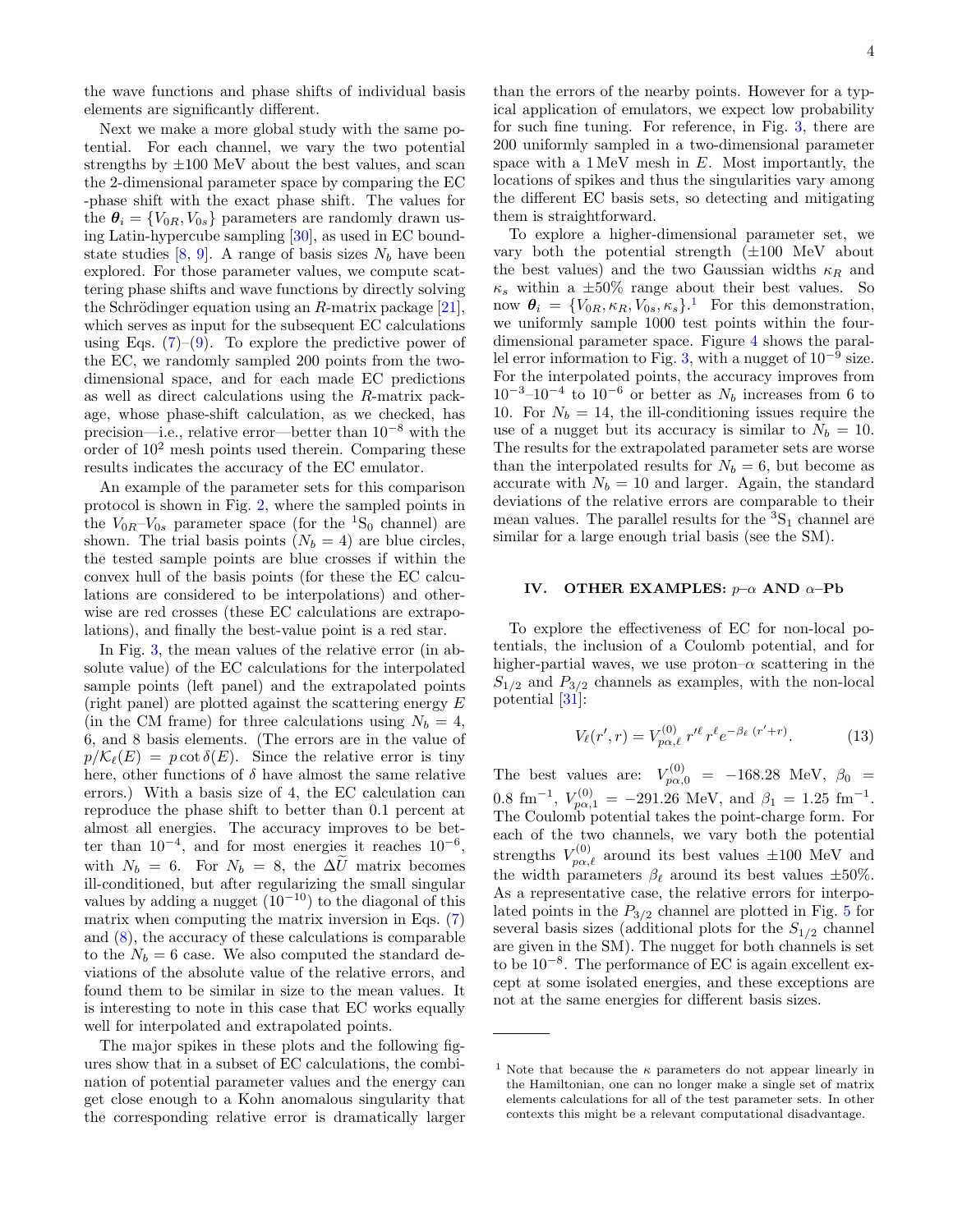

<span id="page-4-0"></span>FIG. 3. Relative errors between EC predictions with  $\theta_i = \{V_{0R}, V_{0s}\}\$ and direct calculations of  $p/\mathcal{K}_{\ell}(E) = p \cot \delta(E)$  for the Minnesota potential in the  ${}^{1}S_{0}$  channel. This is the mean of the errors for (a) interpolated and (b) extrapolated parameter sets as shown in Fig. [2.](#page-2-2) The size of the nugget used for inverting  $\Delta \tilde{U}$  is 10<sup>−10</sup> here.



<span id="page-4-1"></span>FIG. 4. Same as Fig. [3](#page-4-0) but for a four-dimensional parameter space with  $\theta_i = \{V_{0R}, \kappa_R, V_{0s}, \kappa_s\}$ . The nugget is set to  $10^{-9}$ here.

The Kohn variational approach also applies to complex potentials, which are extensively used in optical potentials for nuclear scattering and reactions. To test the EC for these applications, we use a Wood-Saxon optical potential constructed for describing  $\alpha^{-208}$ Pb low-energy scattering [\[32\]](#page-6-22):

$$
V(r) = V_0 \ f(r, R_R, a_R) + iW_0 \ f(r, R_I, a_I), \tag{14}
$$

with  $f(r, R, a) \equiv (1 + \exp(r - R)/a)^{-1}$ . We take  $V_0 =$ −100 MeV,  $W_0 = -10$  MeV,  $R_R = R_I = 8.36$  fm, and  $a_R = a_I = 0.58$  fm as the best value [\[21\]](#page-6-13). The Coulomb potential is simplified as for point charges [\[21\]](#page-6-13).

We vary the  $V_0$  and  $W_0$  parameters in different partial waves (so  $\theta_i = \{V_0, W_0\}$ ) by  $\pm 50\%$  around their best values [\[21\]](#page-6-13). In Fig. [6,](#page-5-4) the size of relative errors for the  $\ell = 20$  channel is shown as a representative example. The results for  $\ell = 0$  are shown in the SM. (Note that the scattering phase shift is complex here. The vertical axis of the plot is for the modulus of the relative error.) The lower end of the energy range is chosen such that the Sommerfeld parameter  $\eta$  is less about 10, because the numerical calculation of Coulomb functions in the R-matrix package becomes unreliable for larger values [\[21,](#page-6-13) [33\]](#page-6-23). The upper end of the energy range is chosen to match Ref. [\[32\]](#page-6-22). The nugget used in  $\Delta \tilde{U}$ 's inversion is set to  $10^{-10}$  in both  $\ell = 20$  and  $\ell = 0$  calculations. With 10 basis elements, the relative accuracy for interpolated points is no worse than  $10^{-4}$ , while increasing  $N_b$ further improves it to  $10^{-5}$  or better. Again, the errors for interpolated and extrapolated points are similar, and the standard deviations are similar in size to the mean values.

Based on these results for  $p-\alpha$  and  $\alpha$ -Pb scattering, we expect EC could play an important role in fitting potential parameters for nuclear scattering and coupledchannel reactions.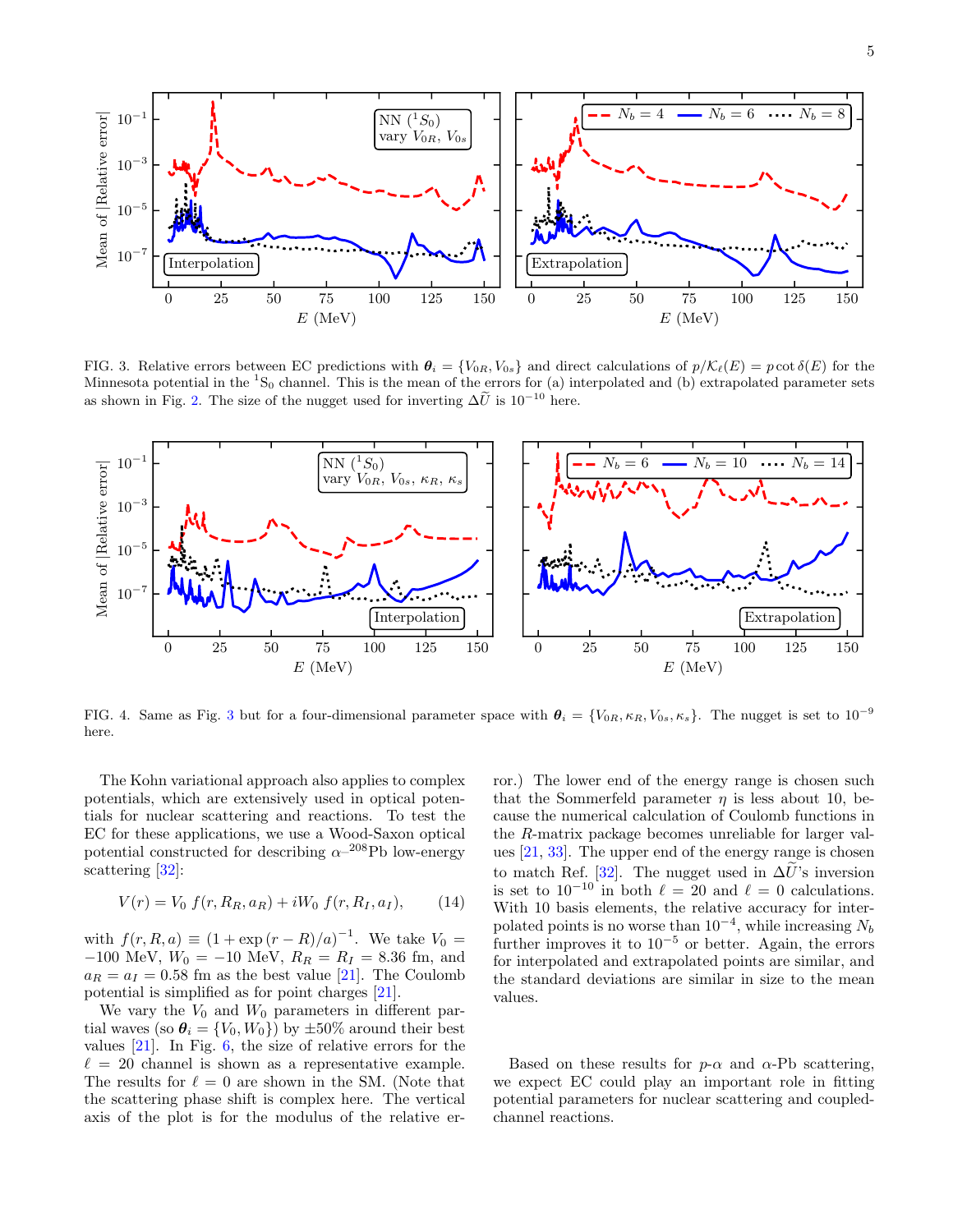

<span id="page-5-3"></span>FIG. 5. The relative errors for tan  $\delta(E)$  in the  $p-\alpha P_{3/2}$  channel in the two-dimensional space  $\theta_i = \{V_{p\alpha,1}^{(0)}, \beta_1\}$ . The nugget is set to  $10^{-8}$  here.



<span id="page-5-4"></span>FIG. 6. The relative errors for  $\tan \delta(E)$  in the  $\alpha$ -<sup>208</sup>Pb  $\ell = 20$ channel in the two-dimensional space  $\theta_i = \{V_0, W_0\}$ . Note that  $\delta$  is complex. The nugget is set to  $10^{-10}$  here.

# V. SUMMARY AND OUTLOOK

We have extended the eigenvector continuation method to scattering using the Kohn variational principle. The EC enables accurate calculations of observables for any parameter set  $\theta$  given calculations of scattering wave functions and K-matrix elements from a limited number  $N_b$  of parameter sets  $\boldsymbol{\theta}_i$ . Unlike the bound-state

application of EC, for scattering the KVP does not give an upper bound to observables but is only guaranteed to give stationary results. Nevertheless, for good trial functions the KVP has been demonstrated in the literature to give accurate results for a wide range of applications [\[14\]](#page-6-5). An EC basis provides a very effective trial function and its application to the KVP is simple, involving only the inversion of the matrix defined in Eq. [\(9\)](#page-1-3). Issues of illconditioning with increasing basis size are successfully treated with simple regularizations.

Here we have provided representative results from a wide range of tests of the EC for scattering using model problems. These include multi-dimensional parameter sets, both local and non-local potentials, charged-particle scattering, and complex optical potentials. In all cases shown here and in all our other tests to date, the EC is found to be effective with moderate basis sizes both for interpolated and extrapolated parameter sets. We are working to formulate a robust uncertainty quantification and to develop a procedure for determining the optimal regularization parameter for ill-conditioning, which has thus far been fixed empirically.

The success of the EC enables the development of efficient emulators for scattering. In subsequent work we will demonstrate the application to coupled channels in both coordinate-space and momentum-space (which is a straightforward generalization of the presentation here) and set up the application to Nd scattering [\[15,](#page-6-6) [18\]](#page-6-10). It would be also interesting to apply our method to fit an NN potential to the NN energy spectra from Lattice QCD calculations, since the eigenenergies and phase shifts are directly connected.

#### ACKNOWLEDGMENTS

We are grateful for stimulating discussions with C. Greene and with members of the BAND Framework project [\[34\]](#page-6-24). Useful feedback on the manuscript was provided by S. König, D. Lee, and J. Melendez. This work was supported in part by the National Science Foundation under Grant No. PHY–1913069 and the CSSI program under award number OAC-2004601 (BAND Collaboration), and by the NUCLEI SciDAC Collaboration under Department of Energy MSU subcontract RC107839- OSU.

- <span id="page-5-0"></span>[1] R. J. Furnstahl, D. R. Phillips, and S. Wesolowski, [J.](http://dx.doi.org/10.1088/0954-3899/42/3/034028) Phys. G 42[, 034028 \(2015\),](http://dx.doi.org/10.1088/0954-3899/42/3/034028) [arXiv:1407.0657.](http://arxiv.org/abs/1407.0657)
- [2] X. Zhang, K. M. Nollett, and D. R. Phillips, [Phys. Lett.](http://dx.doi.org/10.1016/j.physletb.2015.11.005) B 751[, 535 \(2015\),](http://dx.doi.org/10.1016/j.physletb.2015.11.005) [arXiv:1507.07239.](http://arxiv.org/abs/1507.07239)
- [3] S. Wesolowski, R. J. Furnstahl, J. A. Melendez, and D. R. Phillips, J. Phys. G 46[, 045102 \(2019\),](http://dx.doi.org/10.1088/1361-6471/aaf5fc) [arXiv:1808.08211.](http://arxiv.org/abs/1808.08211)
- [4] M. Catacora-Rios, G. King, A. Lovell, and F. Nunes, Phys. Rev. C 100[, 064615 \(2019\).](http://dx.doi.org/ 10.1103/PhysRevC.100.064615)
- <span id="page-5-1"></span>[5] L. Neufcourt, Y. Cao, S. Giuliani, W. Nazarewicz, E. Olsen, and O. B. Tarasov, [Phys. Rev. C](http://dx.doi.org/ 10.1103/PhysRevC.101.014319) 101, 014319 [\(2020\),](http://dx.doi.org/ 10.1103/PhysRevC.101.014319) [arXiv:1910.12624 \[nucl-th\].](http://arxiv.org/abs/1910.12624)
- <span id="page-5-2"></span>[6] D. Frame, R. He, I. Ipsen, D. Lee, D. Lee, and E. Rrapaj, [Phys. Rev. Lett.](http://dx.doi.org/ 10.1103/PhysRevLett.121.032501) 121, 032501 (2018), [arXiv:1711.07090.](http://arxiv.org/abs/1711.07090)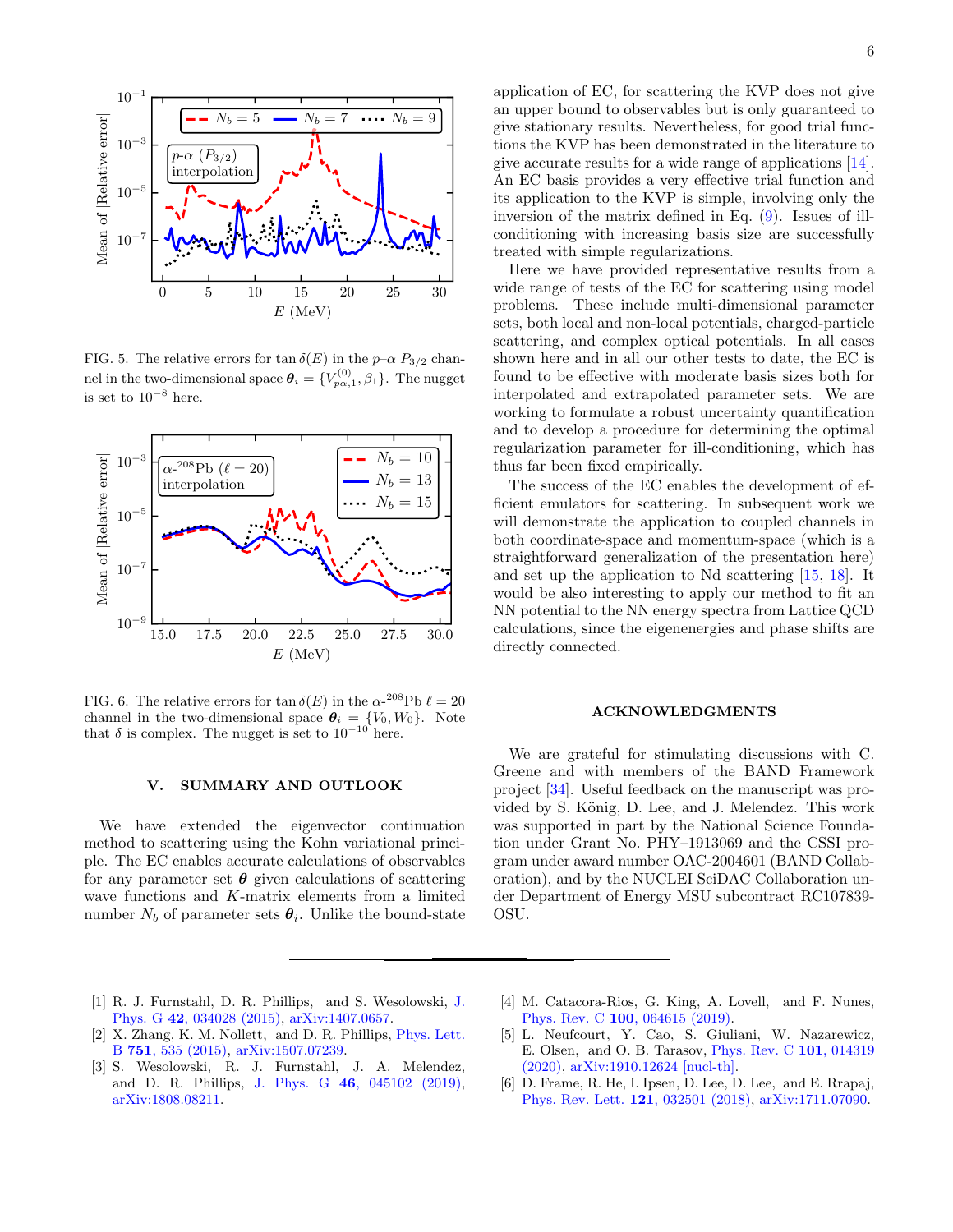- <span id="page-6-0"></span>[7] D. K. Frame, Ab Initio Simulations of Light Nuclear Systems Using Eigenvector Continuation and Auxiliary Field Monte Carlo, Ph.D. thesis (2019), [arXiv:1905.02782](http://arxiv.org/abs/1905.02782).
- <span id="page-6-1"></span>[8] S. König, A. Ekström, K. Hebeler, D. Lee, and A. Schwenk, (2019), [arXiv:1909.08446](http://arxiv.org/abs/1909.08446) .
- <span id="page-6-2"></span>[9] A. Ekström and G. Hagen, [Phys. Rev. Lett.](http://dx.doi.org/10.1103/PhysRevLett.123.252501)  $123$ ,  $252501$ [\(2019\)](http://dx.doi.org/10.1103/PhysRevLett.123.252501) , [arXiv:1910.02922 \[nucl-th\]](http://arxiv.org/abs/1910.02922) .
- <span id="page-6-3"></span>[10] H. Witała, J. Golak, R. Skibiński, K. Topolnicki, E. Epelbaum, K. Hebeler, H. Kamada, H. Krebs, U. Meißner, and A. Nogga, [Few Body Syst.](http://dx.doi.org/10.1007/s00601-019-1485-0) **60**, 19 (2019).
- <span id="page-6-4"></span>[11] M. L. Goldberger and K. M. Watson, *Collision Theory* (Wiley, New York, 1964).
- [12] R. G. Newton, Scattering theory of waves and particles (Dover, 2002).
- <span id="page-6-9"></span>[13] J. R. Taylor, Scattering Theory: The Quantum Theory of Nonrelativistic Collisions (Dover, 2006).
- <span id="page-6-5"></span>[14] R. Nesbet, [Variational methods in electron-atom scat](https://books.google.com/books?id=0mF5AAAAIAAJ)[tering theory](https://books.google.com/books?id=0mF5AAAAIAAJ), Physics of atoms and molecules (Plenum Press, 1980).
- <span id="page-6-6"></span>[15] A. Kievsky, M. Viviani, and S. Rosati, [Nucl. Phys. A](http://dx.doi.org/10.1016/0375-9474(94)90931-8) 577[, 511 \(1994\)](http://dx.doi.org/10.1016/0375-9474(94)90931-8) , [arXiv:nucl-th/9706067](http://arxiv.org/abs/nucl-th/9706067) .
- <span id="page-6-7"></span>[16] A. Kievsky, Nucl. Phys. **A624**[, 125 \(1997\)](http://dx.doi.org/10.1016/S0375-9474(97)81832-5), [arXiv:nucl](http://arxiv.org/abs/nucl-th/9706061)[th/9706061.](http://arxiv.org/abs/nucl-th/9706061)
- <span id="page-6-8"></span>[17] A. Sarkar and D. Lee, (2020), [arXiv:2004.07651 \[nucl-th\]](http://arxiv.org/abs/2004.07651) .
- <span id="page-6-10"></span>[18] W. Kohn, Phys. Rev. **74**[, 1763 \(1948\)](http://dx.doi.org/10.1103/PhysRev.84.495).
- <span id="page-6-11"></span>[19] M. Kamimura, [Progress of Theoretical Physics Supple](http://dx.doi.org/10.1143/PTPS.62.236)ment 62[, 236 \(1977\).](http://dx.doi.org/10.1143/PTPS.62.236)
- <span id="page-6-12"></span>[20] R. Barrett, B. Robson, and W. Tobocman, [Rev. Mod.](http://dx.doi.org/10.1103/RevModPhys.55.155) Phys. 55[, 155 \(1983\),](http://dx.doi.org/10.1103/RevModPhys.55.155) [Erratum: Rev.Mod.Phys. 56, 567– 567 (1984)].
- <span id="page-6-13"></span>[21] P. Descouvemont, [Comput. Phys. Commun.](http://dx.doi.org/10.1016/j.cpc.2015.10.015) 200, 199 [\(2016\)](http://dx.doi.org/10.1016/j.cpc.2015.10.015) , [arXiv:1510.03540 \[nucl-th\]](http://arxiv.org/abs/1510.03540) .
- <span id="page-6-17"></span>[22] D. Thompson, M. Lemere, and Y. Tang, [Nuclear Physics](http://dx.doi.org/https://doi.org/10.1016/0375-9474(77)90007-0) A 286[, 53 \(1977\).](http://dx.doi.org/https://doi.org/10.1016/0375-9474(77)90007-0)
- <span id="page-6-14"></span>[23] C. Schwartz, Phys. Rev. **124**[, 1468 \(1961\)](http://dx.doi.org/10.1103/PhysRev.124.1468).
- <span id="page-6-15"></span>[24] J. Z. H. Zhang, S. Chu, and W. H. Miller, [The Journal](http://dx.doi.org/10.1063/1.454462) [of Chemical Physics](http://dx.doi.org/10.1063/1.454462) 88, 6233 (1988) .
- [25] R. R. Lucchese, [Phys. Rev. A](http://dx.doi.org/10.1103/PhysRevA.40.6879) 40, 6879 (1989).
- [26] S. K. Adhikari, [Journal of Computational Physics](http://dx.doi.org/https://doi.org/10.1016/0021-9991(92)90412-R) 103, [415 \(1992\)](http://dx.doi.org/https://doi.org/10.1016/0021-9991(92)90412-R) .
- <span id="page-6-16"></span>[27] M. Aymar, C. H. Greene, and E. Luc-Koenig, [Rev. Mod.](http://dx.doi.org/10.1103/RevModPhys.68.1015) Phys. **68**[, 1015 \(1996\)](http://dx.doi.org/10.1103/RevModPhys.68.1015).
- <span id="page-6-18"></span>[28] A. Neumaier, SIAM Review 40, 636 (1998).
- <span id="page-6-19"></span>[29] H. Engl, M. Hanke, and A. Neubauer, [Regularization](https://books.google.com/books?id=2bzgmMv5EVcC) [of Inverse Problems](https://books.google.com/books?id=2bzgmMv5EVcC), Mathematics and Its Applications (Springer Netherlands, 1996).
- <span id="page-6-20"></span>[30] B. Tang, [Journal of the American Statistical Association](http://dx.doi.org/10.1080/01621459.1993.10476423) 88[, 1392 \(1993\)](http://dx.doi.org/10.1080/01621459.1993.10476423) .
- <span id="page-6-21"></span>[31] S. Ali, A. Ahmad, and N. Ferdous, [Rev. Mod. Phys.](http://dx.doi.org/10.1103/RevModPhys.57.923) 57, [923 \(1985\)](http://dx.doi.org/10.1103/RevModPhys.57.923) .
- <span id="page-6-22"></span>[32] G. Goldring, M. Samuel, B. Watson, M. Bertin, and S. Tabor, [Physics Letters B](http://dx.doi.org/ https://doi.org/10.1016/0370-2693(70)90385-0) **32**, 465 (1970).
- <span id="page-6-23"></span>[33] A. Barnett, [Computer Physics Communications](http://dx.doi.org/https://doi.org/10.1016/0010-4655(82)90070-4) 27, 147 [\(1982\)](http://dx.doi.org/https://doi.org/10.1016/0010-4655(82)90070-4) .
- <span id="page-6-24"></span>[34] Bayesian Analysis of Nuclear Dynamics (BAND) Framework project (2020) [https://bandframework.github.](https://bandframework.github.io/) [io/](https://bandframework.github.io/) .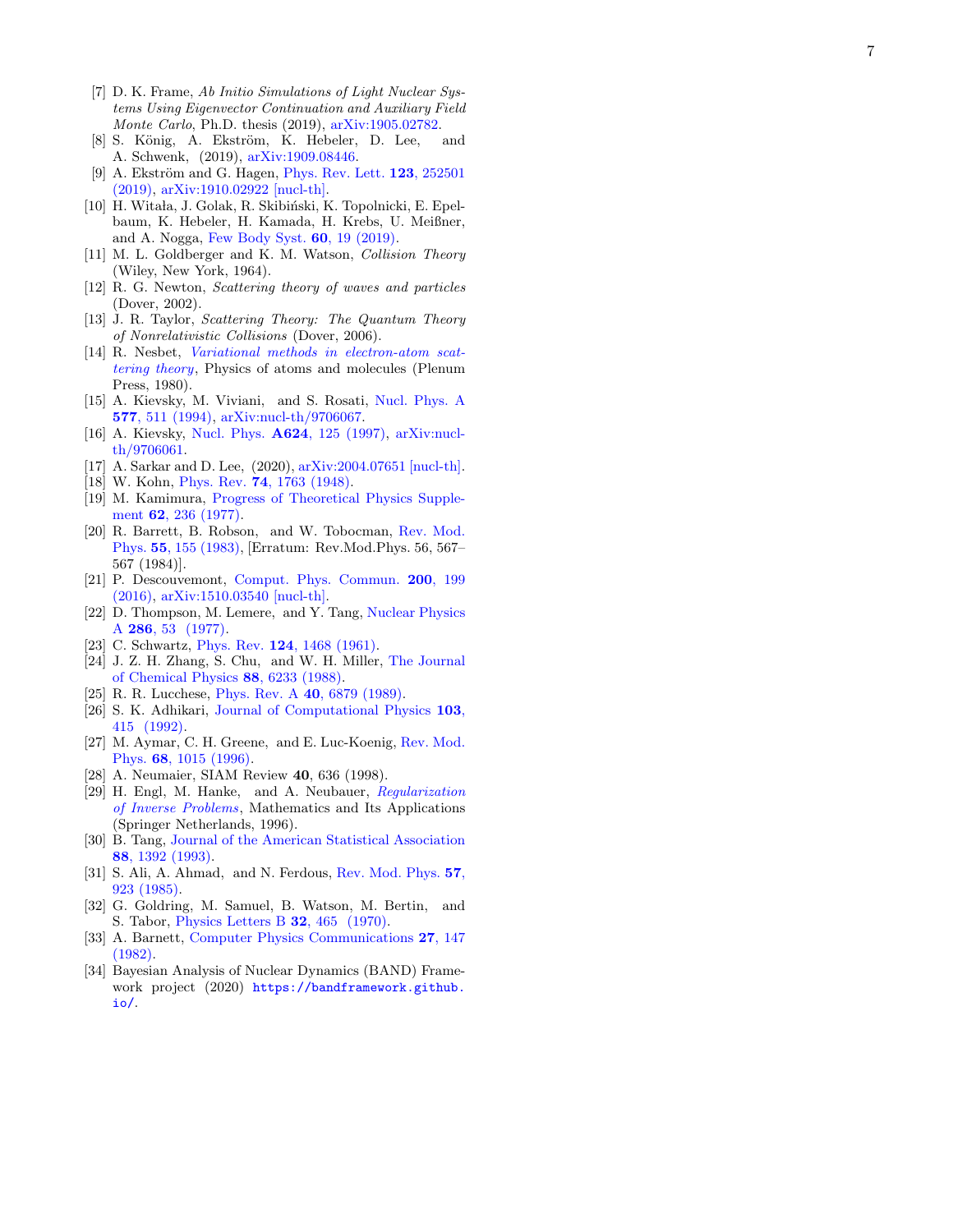# Supplementary Material for Eigenvector continuation for scattering

R. J. Furnstahl,<sup>1</sup> A. Garcia,<sup>1</sup> P. J. Millican,<sup>1</sup> Xilin Zhang,<sup>1</sup>

<sup>1</sup>Department of Physics, The Ohio State University, Columbus, Ohio 43210, USA

## I. KOHN VARIATIONAL METHOD

To have a self-contained presentation, we briefly review the KVP [\[13,](#page-6-9) [18\]](#page-6-10) for single-channel scattering. The generalization to coupled-channel processes is straight-forward [\[18,](#page-6-10) [19\]](#page-6-11). For a specified partial wave  $\ell$  with local potential  $V(r)$ , the KVP stationary functional  $(6)$  with the trial radial wave function  $u_t$  (we suppress the dependence on  $\ell$  and energy E) reduces to [\[13\]](#page-6-9)

$$
\beta[u_{t}] = \tau_{\text{trial}} - \int_{0}^{\infty} dr \, u_{t}(r) D u_{t}(r). \tag{S1}
$$

Here, p is the asymptotic momentum  $(p = \sqrt{2\mu E})$  and

$$
D \equiv -\frac{d^2}{dr^2} + \frac{\ell(\ell+1)}{r^2} + U(r) - p^2,
$$
 (S2)

with  $U(r) \equiv 2\mu V(r)$ . The value of  $\tau_{\text{trial}}$  is extracted from the asymptotic behavior of the trial wave function,

$$
u_{\rm t}(r) \underset{r \to \infty}{\longrightarrow} \frac{1}{p} \sin(pr - \frac{1}{2}\ell\pi) + \tau_{\rm trial} \cos(pr - \frac{1}{2}\ell\pi), \tag{S3}
$$

where the sine term sets the normalization. This normalization convention goes hand-in-hand with the particular form of the  $\beta[u_t]$  functional, which needs to be modified for other normalizations.

For the exact radial function  $u_{\text{exact}}$ , we have

$$
Du_{\text{exact}}(r) = 0,\t\t(S4)
$$

and therefore from Eqs. [\(S3\)](#page-7-0) and [\(4\)](#page-1-0) with  $\tau_{\text{trial}} \rightarrow \tau_{\text{exact}}$ ,

$$
\beta[u_{\text{exact}}] = \frac{1}{p} [\mathcal{K}_{\ell}(E)]_{\text{exact}} = \frac{1}{p} [\tan \delta_{\ell}(E)]_{\text{exact}}.
$$
 (S5)

To see that  $\beta$  is a stationary functional, we write

$$
u_{t}(r) = u_{\text{exact}}(r) + \delta u(r) \tag{S6}
$$

and substitute into  $\delta\beta = \beta[u_t]-\beta[u_{\text{exact}}]$ . Using Eq. [\(S4\)](#page-7-1) and keeping only to first order in  $\delta u$ , we obtain

$$
\delta\beta = \delta\tau - \int_0^\infty dr \, u_{\text{exact}}(r) D\delta u(r) + \mathcal{O}(\delta u^2). \tag{S7}
$$

We want to act  $D$  to the left to take advantage of Eq.  $(S4)$ , which requires partially integrating the deriatives in  $D$ . This yields only surface terms, to which we can use the asymptotic forms:

$$
\delta\beta = \delta\tau + (u_{\text{exact}}\delta u' - u'_{\text{exact}}\delta u)\Big|_0^\infty + \mathcal{O}(\delta u^2). \tag{S8}
$$

The lower limit does not contribute because

$$
u_{\text{exact}}(0) = u_{t}(0) = \delta u(0) = 0 , \qquad (S9)
$$

while the upper limit, after using Eq.  $(S3)$  for  $u_{\text{exact}}$  and  $u_t$ , yields  $-\delta\tau[\sin^2(pr - \frac{1}{2}\ell\pi) + \cos^2(pr - \frac{1}{2}\ell\pi)] = -\delta\tau$ (with two other terms canceling), so in the end

$$
\delta \beta = 0 + \mathcal{O}(\delta u^2). \tag{S10}
$$

Thus, the functional  $\beta[u_t]$  approximates  $\tau_{\text{exact}}$  at its stationary point up to  $\mathcal{O}(\delta u^2)$ .

<span id="page-7-2"></span>If the long-range Coulomb potential is present, the asymptotic behavior of the radial basis functions and of  $u_t$  differs by the argument in the sine and cosine functions, namely,

$$
\sin(pr - \frac{1}{2}\ell\pi) \to \sin(pr - \frac{1}{2}\ell\pi - \eta \ln 2pr + \sigma_\ell), \quad \text{(S11)}
$$

and similarly for the cos function. Here  $\eta$  is the Sommerfeld parameter and  $\sigma_{\ell}$  the pure Coulomb phase shift [\[13\]](#page-6-9). Then the phase shift  $\delta_{\ell}$  would be the shorter-range interaction-induced phase shift, i.e., the total phase shift with  $\sigma_{\ell}$  subtracted. (Note that the total phase shift here is measured with respect to the incoming and outgoing spherical waves in the form of  $\exp\left[\pm i(pr - \eta \ln 2pr)\right]$ .

<span id="page-7-0"></span>For a general non-local potential, the above derivation still holds, except that the integral involving  $V(r)$  in Eq. [\(S1\)](#page-7-2) needs to be changed to a double integration, i.e.,  $\int dr dr' u_t(r) V(r, r') u_t(r')$ . It should be emphasized that the potential in the function may be complex in general, but in this case no complex conjugation is to be applied to  $u_t$  in the integral [\[19\]](#page-6-11). The applicability of KVP for complex potentials is important for this approach to be used in optical potential model fitting.

<span id="page-7-1"></span>The generalization to coupled channels can be found e.g., in Ref. [\[19,](#page-6-11) [20\]](#page-6-12). The central step involves finding that the variation of the integral in the definition of the  $\beta$  functional comes from the end points/surface terms of the integral (using Green's theorem), which exactly cancel the variation of the first term in Eq. [\(S1\)](#page-7-2), which now turns into the K-matrix  $\mathcal{K}$  [\[20\]](#page-6-12).

### II. ADAPTING EC TO SCATTERING

To adapt EC to the scattering problem, we do not solve an energy eigenvalue problem but instead we find solutions at a specified scattering energy  $E = p^2/2\mu$ . We still have a set of  $N_b$  Hamiltonians specified by  ${\lbrace \theta_i \rbrace}$ but now for each one we find the scattering solution for energy  $E$  and the corresponding phaseshift. This will be our basis. This identifies the  $\tau_i = \mathcal{K}_{\ell}^{(i)}$  $\binom{v}{\ell}/p$  value in Eq. [\(4\)](#page-1-0) for each basis wave function. A trial wave function as in Eq.  $(3)$ , which we write as

<span id="page-7-3"></span>
$$
u_{t}(r) = \sum_{i} c_{i} u_{i}(r; E), \qquad (S12)
$$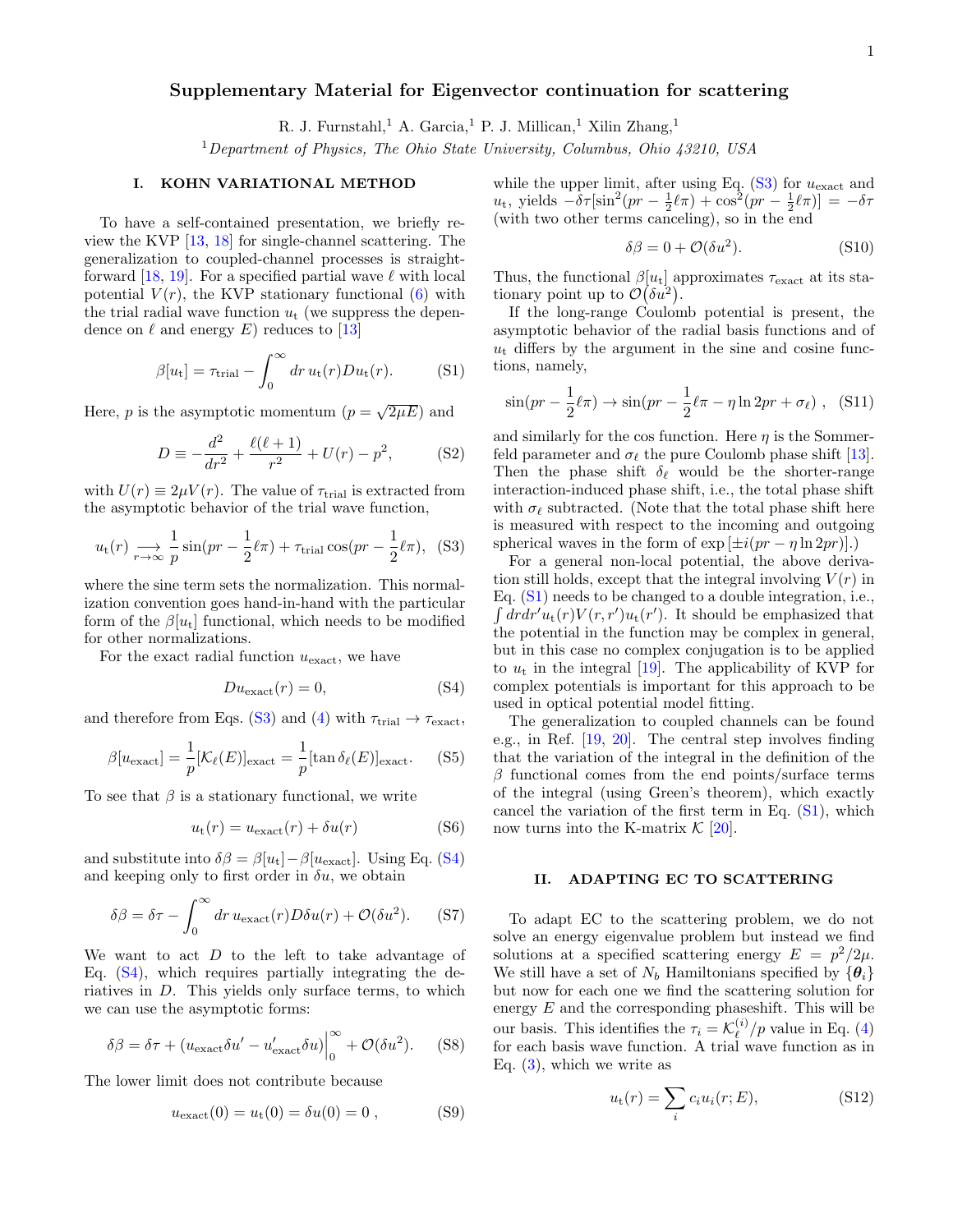with each  $u_i$  normalized according to Eq.  $(4)$ , will have the asymptotic form

$$
u_t(r) \underset{r \to \infty}{\longrightarrow} \left(\sum_{i=1}^N c_i\right) \frac{1}{p} \sin(pr - \frac{1}{2}\ell\pi) + \left(\sum_{i=1}^N c_i \tau_i\right) \cos(pr - \frac{1}{2}\ell\pi), \tag{S13}
$$

because the  $u_i$  all have the same p. Matching, we find the constraint:

<span id="page-8-0"></span>
$$
\sum_{i=1}^{N} c_i = 1.
$$
 (S14)

So we substitute [\(S12\)](#page-7-3) into [\(S1\)](#page-7-2) and require  $\beta$  to be stationary with respect to the  $c_i$ s, subject to the constraint [\(S14\)](#page-8-0), which we incorporate using a Lagrange multiplier  $\lambda$ . The functional is

$$
\beta[u_t] = \sum_j c_j \tau_j(E) - \sum_{jk} c_j c_k \int_0^\infty dr \, u_j(r;E) \left[ -\frac{d^2}{dr^2} + \frac{l(l+1)}{r^2} + 2\mu V(r;\theta) - p^2 \right] u_k(r;E)
$$
  
= 
$$
\sum_j c_j \tau_j - \sum_{jk} c_j c_k \int_0^\infty dr \, u_j(r;E) (2\mu) \left[ V(r;\theta) - V_k(r) \right] u_k(r;E).
$$
 (S15)

To get the second line we have added and subtracted  $V_k(r)$  inside the integral and used that each of the  $u_i(r)$ wave functions are eigenstates with their corresponding  $V_j$  but all the same E.

We define

$$
\Delta U_{jk} \equiv \int_0^\infty dr \, u_j(r;E)(2\mu) \Big[ V(r;\theta) - V_k(r) \Big] u_k(r;E). \tag{S16}
$$

Note that this is not a symmetric matrix. Then the functional to make stationary is:

$$
\tau_{\text{exact}} \approx \beta[u_t] = \sum_j c_j \tau_j - \sum_{jk} c_j \Delta U_{jk} c_k. \tag{S17}
$$

We want to be this stationary under the constraint that the sum of the  $c_j$  coefficients is one. So

$$
\frac{\partial}{\partial c_i} \left[ \sum_j c_j \tau_j - \sum_{jk} c_j c_k \Delta U_{jk} - \lambda \left( \sum_j c_j - 1 \right) \right] = 0,
$$
\n
$$
\frac{\partial}{\partial \lambda} \left[ \sum_j c_j \tau_j - \sum_{jk} c_j c_k \Delta U_{jk} - \lambda \left( \sum_j c_j - 1 \right) \right] = 0.
$$
\n(S19)

The second equation just gives us back the constraint. The first line, for each  $i$ , gives

$$
\tau_i - c_k \Delta U_{ik} - c_j \Delta U_{ji} - \lambda = 0 \tag{S20}
$$

or

$$
\sum_{j} (\Delta U^{\mathsf{T}} + \Delta U)_{ij} c_j \equiv \sum_{j} \Delta \widetilde{U}_{ij} c_j \quad (S21)
$$

<span id="page-8-2"></span><span id="page-8-1"></span>
$$
=\tau_i - \lambda,\tag{S22}
$$

which defines  $\Delta \tilde{U}_{ij}$  as in Eq. [\(9\)](#page-1-3). Finally,

$$
c_j = \sum_i (\Delta \tilde{U})_{ji}^{-1} (\tau_i - \lambda), \tag{S23}
$$

in agreement with Eq. [\(7\)](#page-1-4).

<span id="page-8-3"></span>We can identify  $\lambda$  by summing this last equation over j and setting it equal to 1, then solving for  $\lambda$ :

$$
\lambda = \frac{\sum_{ij} (\Delta \tilde{U})_{ji}^{-1} \tau_i - 1}{\sum_{ij} (\Delta \tilde{U})_{ji}^{-1}},
$$
\n(S24)

in agreement with Eq. [\(8\)](#page-1-6). To get our estimate of  $\tau_{\text{exact}} =$  $[\mathcal{K}_\ell(E)]_{\text{exact}}/p$  as in [\(10\)](#page-1-5), we substitute from [\(S23\)](#page-8-1) and  $(S24)$  into  $(S17)$ . Note that the first term on the right side of Eq.  $(10)$  is zeroth order in  $\delta u$  while the correction term is first order.

## III. ADDITIONAL RESULTS

Here we provide additional results in the partial wave channels not already presented. The setups for these calculations are the same as for their counterparts in the main text. Figures [S1](#page-2-1) and [S2](#page-2-2) provide results for NN scattering in the  ${}^{3}S_{1}$  channel with the Minnesota potential by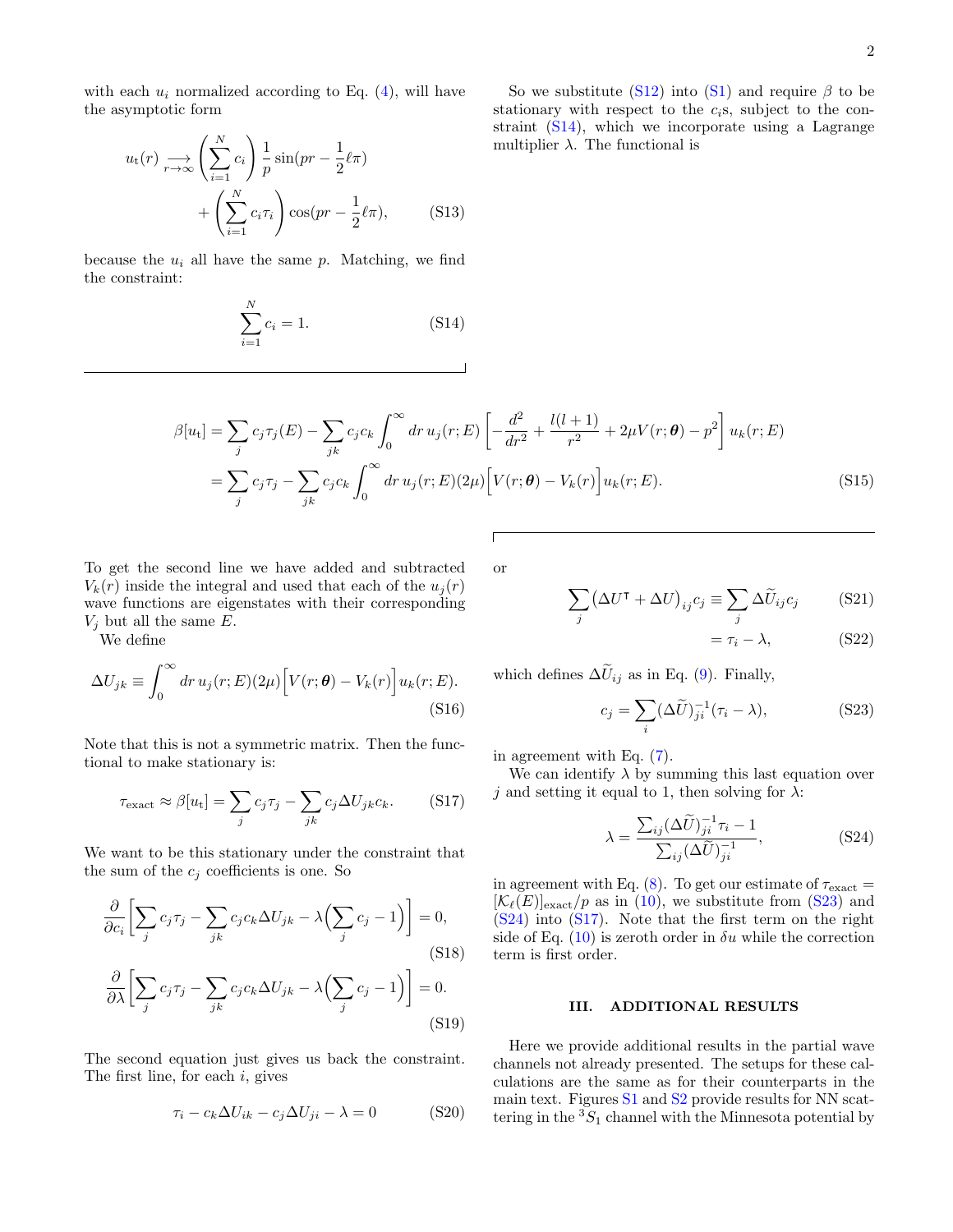varying  $\theta_i = \{V_{0R}, V_{0s}\}\$  and  $\theta_i = \{V_{0R}, V_{0s}, \kappa_R, \kappa_R\}\$ , re-spectively. Figure [S3](#page-4-0) shows the results for  $p-\alpha$  scattering in the S-wave channel, in parallel to the P-wave results in the main text. Figure [S4](#page-4-1) plots results for S-wave  $\alpha$ -<sup>208</sup>Pb scattering. In these plots, both mean values and the standard deviations (std) of the relative errors (absolute values) are plotted against  $E$ . As mentioned in the main text and shown in these plots, the std values are similar to the mean values in general.

Please note we have publicized several jupyter notebooks, which can be used to reproduce all the results presented in this paper and this section. The notebooks together with necessary documentations can be accessed at [https://github.com/buqeye/](https://github.com/buqeye/eigenvector-continuation) [eigenvector-continuation](https://github.com/buqeye/eigenvector-continuation).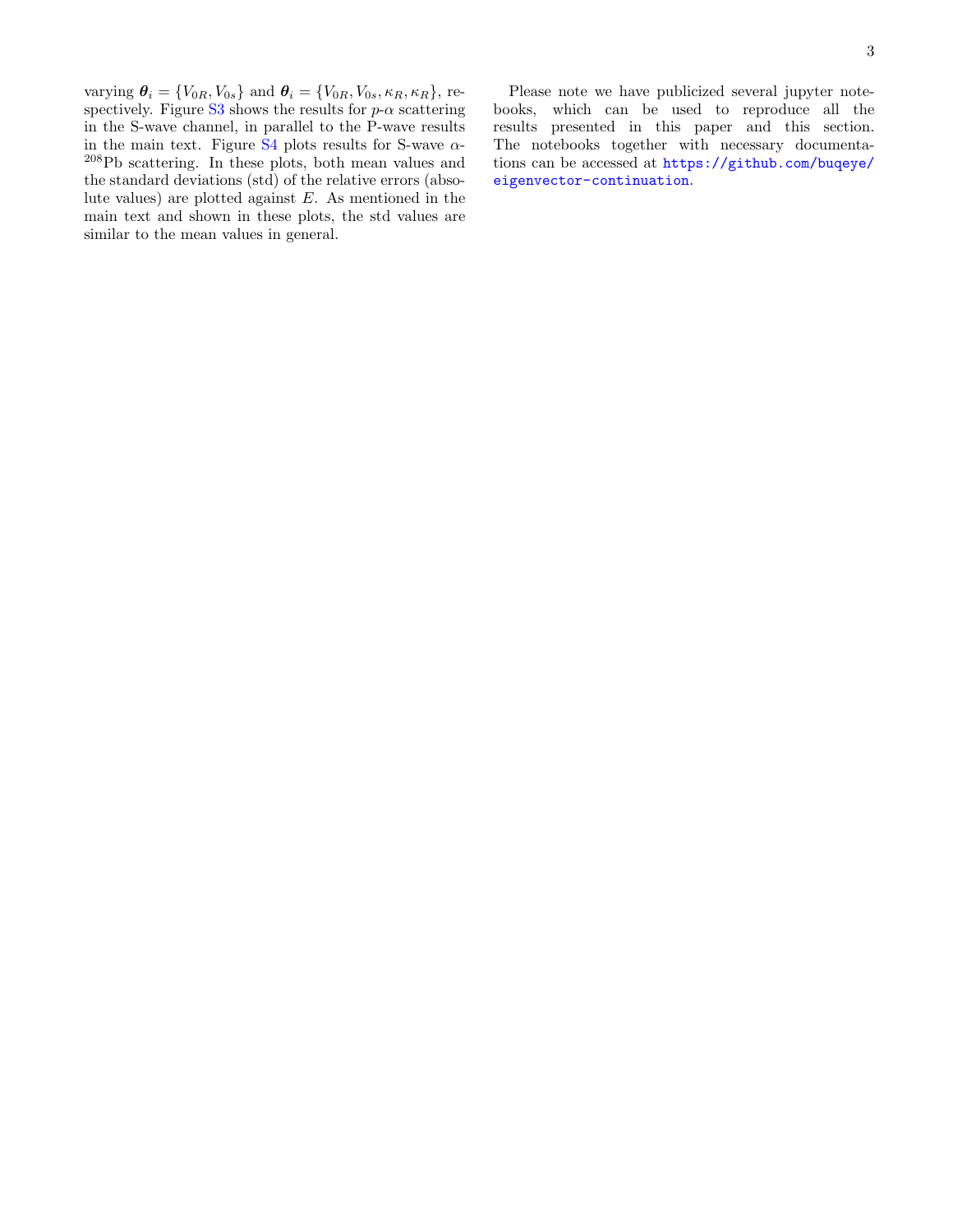



FIG. S1. Relative errors between EC predictions and direct calculations of  $p/\mathcal{K}_\ell(E) = p \cot \theta(E)$  for the Minnesota potential in the <sup>3</sup>S<sub>1</sub> channel. To regularize the  $\Delta \tilde{U}$  matrix for its inversion, the nugget is set to  $10^{-9}$  here. The top plots show the means of errors for sampled parameter sets in Fig. [2](#page-2-2) while the bottom plots show the standard deviations of these errors.



FIG. S2. Same as Fig. [S1](#page-2-1) but for the 4-dimensional parameter space  $\theta_i = \{V_{0R}, \kappa_R, V_{0s}, \kappa_s\}$ . The nugget for  $\Delta \tilde{U}$ 's inversion is set to  $10^{-8}$ .